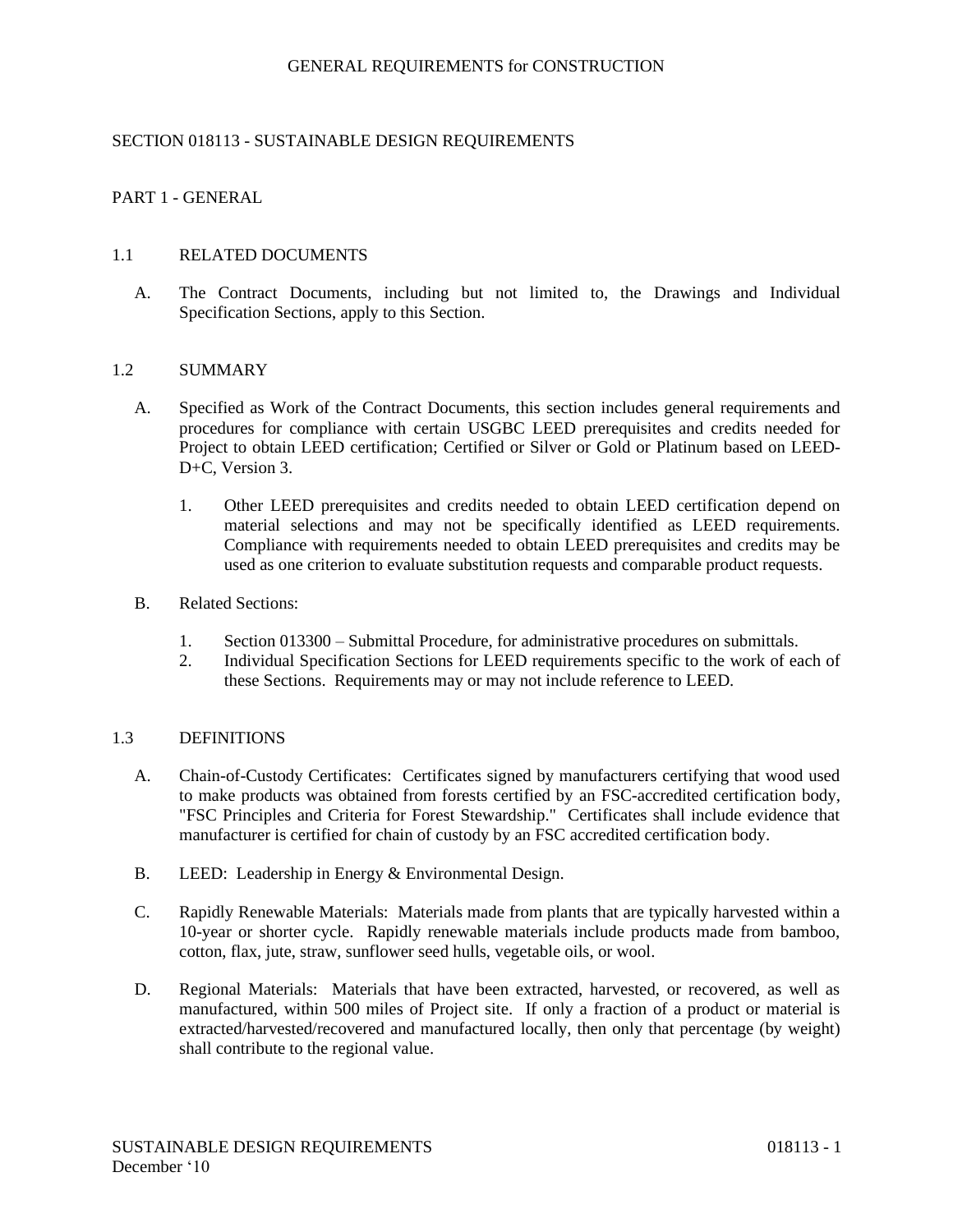## GENERAL REQUIREMENTS for CONSTRUCTION

- E. Recycled Content: The recycled content value of a material assembly shall be determined by weight. The recycled fraction of the assembly is then multiplied by the cost of assembly to determine the recycled content value.
	- 1. "Post-consumer" material is defined as waste material generated by households or by commercial, industrial, and institutional facilities in their role as end users of the product, which can no longer be used for its intended purpose.
	- 2. "Pre-consumer" material is defined as material diverted from the waste stream during the manufacturing process. Excluded is reutilization of materials such as rework, regrind, or scrap generated in a process and capable of being reclaimed within the same process that generated it.

## 1.4 SUBMITTALS

- A. General: Submit additional LEED submittals to comply with Section 013300 Submittal Procedure.
- B. LEED submittals are in addition to other submittals. If submittal item is identical to that submitted to comply with other requirements, submit duplicate copies as a separate submittal to verify compliance with indicated LEED requirements.
- C. Project Materials Cost Data: Provide statement indicating total cost for materials used for Project. Costs exclude labor, overhead, and profit. Include breakout of costs for the following categories of items:
	- 1. Furniture.
	- 2. Plumbing.
	- 3. Mechanical.
	- 4. Electrical.
	- 5. Specialty items such as elevators and equipment.
	- 6. Wood-based construction materials.
- D. LEED Action Plans: Provide preliminary submittals within 30 days of date established for the Notice to Proceed indicating how the following requirements will be met:
	- 1. Credit MR 2.1 or Credit MR 2.2: Waste management plan.
	- 2. Credit MR 3.1 or Credit MR 3.2: List of proposed salvaged and refurbished materials. Identify each material that will be salvaged or refurbished, including its source, cost, and replacement cost if the item was to be purchased new.
	- 3. Credit MR 4.1 or Credit MR 4.2: List of proposed materials with recycled content. Indicate cost, post-consumer recycled content, and pre-consumer recycled content for each product having recycled content.
	- 4. Credit MR 5.1or Credit MR 5.2: List of proposed regional materials. Identify each regional material, including its source, cost, and the fraction by weight that is considered regional.
	- 5. Credit MR 7: List of proposed certified wood products. Indicate each product containing certified wood, including its source and cost of certified wood products.
	- 6. Credit EQ 3.1: Construction indoor-air-quality management plan.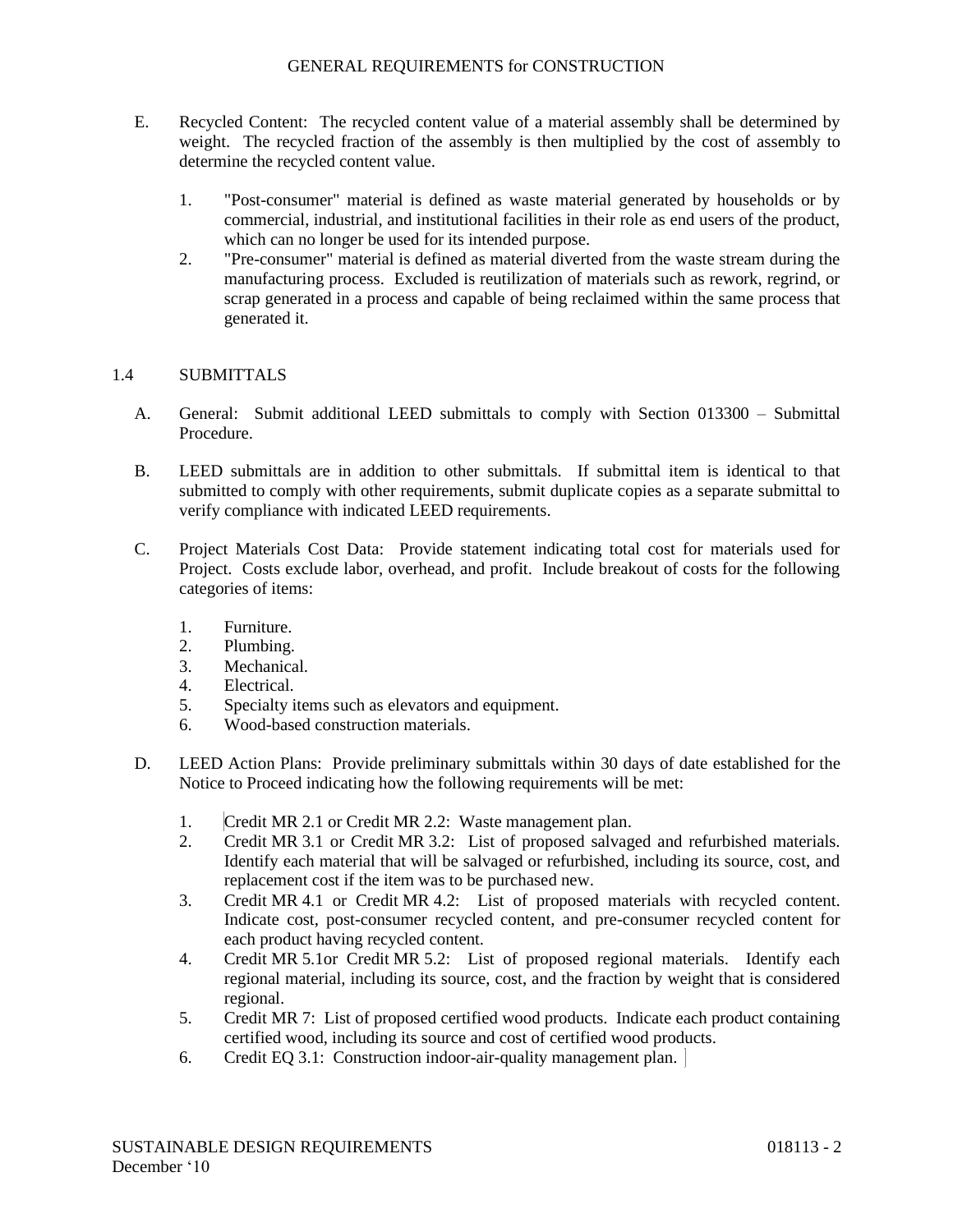- E. LEED Progress Reports: Concurrent with each Application for Payment, submit reports comparing actual construction and purchasing activities with LEED action plans for the following:
	- 1. Credit MR 2.1 or Credit MR 2.2: Waste reduction progress reports.
	- 2. Credit MR 3.1 or Credit MR 3.2: Salvaged and refurbished materials.
	- 3. Credit MR 4.1 or Credit MR 4.2: Recycled content.
	- 4. Credit MR 5.1 or Credit MR 5.2: Regional materials.

## F. LEED Documentation Submittals:

- 1. Credit EA 5: Product data and wiring diagrams for sensors and data collection system used to provide continuous metering of building energy-consumption performance over time.
- 2. Credit MR 2.1 or Credit MR 2.2: Comply with Waste Management and Disposal Plan.
- 3. Credit MR 3.1 or Credit MR 3.2: Receipts for salvaged and refurbished materials used for Project, indicating sources and costs for salvaged and refurbished materials.
- 4. Credit MR 4.1 or Credit MR 4.2: Product data and certification letter indicating percentages by weight of post-consumer and pre-consumer recycled content for products having recycled content. Include statement indicating costs for each product having recycled content.
- 5. Credit MR 5.1 or Credit MR 5.2: Product data for regional materials indicating location and distance from Project of material manufacturer and point of extraction, harvest, or recovery for each raw material. Include statement indicating cost for each regional material and the fraction by weight that is considered regional.
- 6. Credit MR 7: Product data and chain-of-custody certificates for products containing certified wood. Include statement indicating cost for each certified wood product.
- 7. Credit EQ 3.1:
	- a. Construction indoor-air-quality management plan.
	- b. Product data for temporary filtration media.
	- c. Product data for filtration media used during occupancy.
	- d. Construction Documentation: Six photographs each at three different times during the construction period, along with a brief description of the SMACNA approach employed, documenting implementation of the indoor-air-quality management measures, such as protection of ducts and on-site stored or installed absorptive materials.
- 8. Credit EQ 3.2:
	- a. Describe the building air flush-out procedures including the dates when flush-out was begun and completed and statement that filtration media was replaced after flush-out.
	- b. Product data for filtration media used during flush-out and during occupancy.
	- c. Report from testing and inspecting agency indicating results of indoor-air-quality testing and documentation showing compliance with indoor-air-quality testing procedures and requirements.
- 9. Credit EQ 4.1: Product data for adhesives and sealants used inside the weatherproofing system indicating VOC content of each product used. Indicate VOC content in g/L calculated according to 40 CFR 59, Subpart D.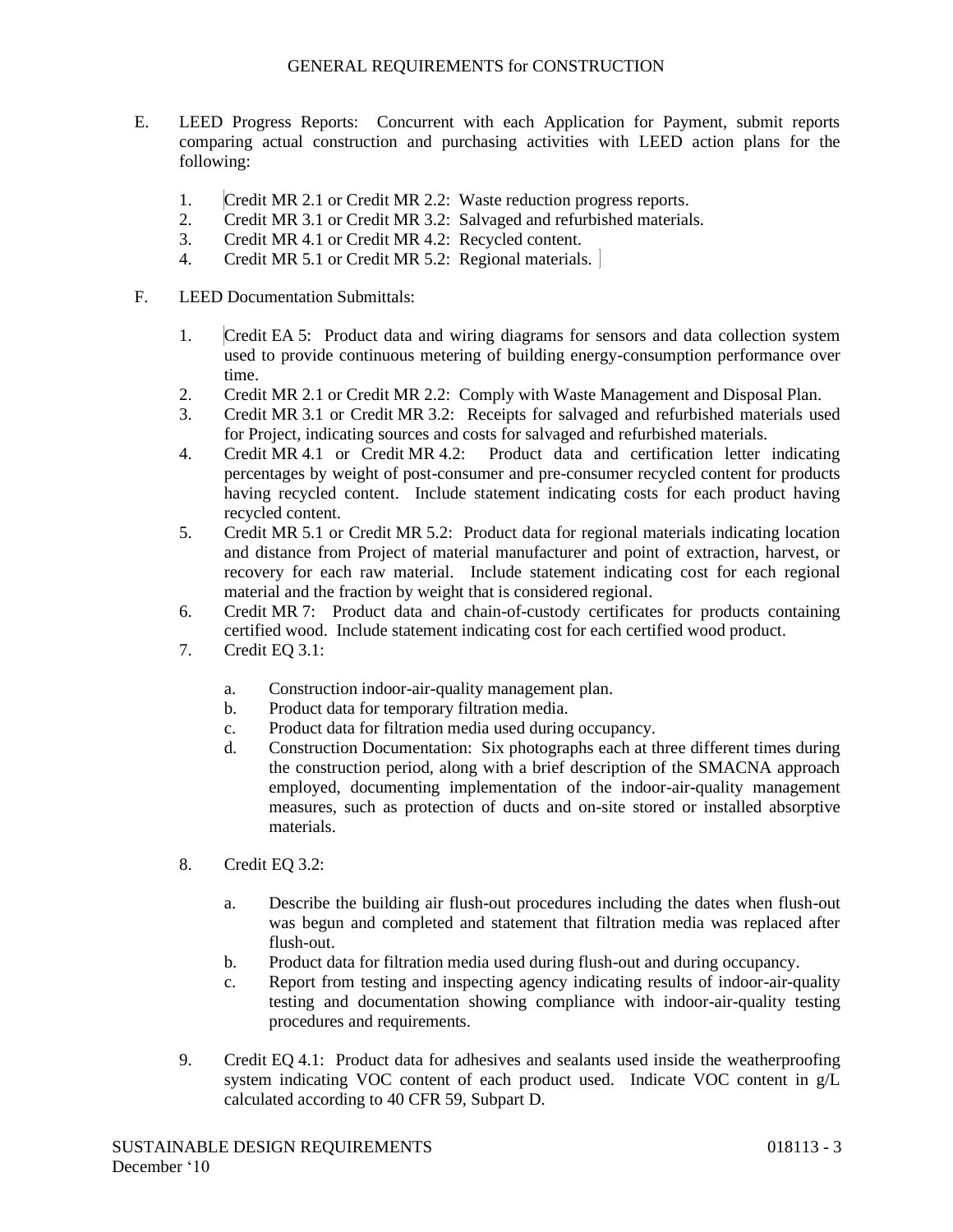- 10. Credit EQ 4.2: Product data for paints and coatings used inside the weatherproofing system indicating VOC content of each product used. Indicate VOC content in g/L calculated according to 40 CFR 59, Subpart D.
- 11. Credit EQ 4.4: Product data for products containing composite wood or agrifiber products or wood glues indicating that they do not contain urea-formaldehyde resin.

# 1.5 QUALITY ASSURANCE

A. LEED Coordinator: Engage an experienced LEED-Accredited Professional to coordinate LEED requirements. LEED coordinator may also serve as waste management coordinator.

# PART 2 - PRODUCTS

## 2.1 SALVAGED AND REFURBISHED MATERIALS

A. Credit MR 3.1 or Credit MR 3.2: Provide salvaged or refurbished materials for a minimum of 10 percent of building materials (by cost).

### 2.2 RECYCLED CONTENT OF MATERIALS

- A. Credit MR 4.1 or Credit MR 4.2: Provide building materials with recycled content such that post-consumer recycled content plus one-half of pre-consumer recycled content constitutes a minimum of 20 percent of cost of materials used for Project.
	- 1. Cost of post-consumer recycled content of an item shall be determined by dividing weight of post-consumer recycled content in the item by total weight of the item and multiplying by cost of the item.
	- 2. Cost of pre-consumer recycled content of an item shall be determined by dividing weight of pre-consumer recycled content in the item by total weight of the item and multiplying by cost of the item.
	- 3. Do not include furniture, plumbing**,** mechanical and electrical components, and specialty items such as elevators and equipment in the calculation.

## 2.3 REGIONAL MATERIALS

A. Credit MR 5.1 or Credit MR 5.2: Provide a minimum of 20 percent of building materials (by cost) that are regional materials.

## 2.4 CERTIFIED WOOD

A. Credit MR 7: Provide a minimum of 50 percent (by cost) of wood-based materials that are produced from wood obtained from forests certified by an FSC-accredited certification body to comply with FSC STD-01-001, "FSC Principles and Criteria for Forest Stewardship."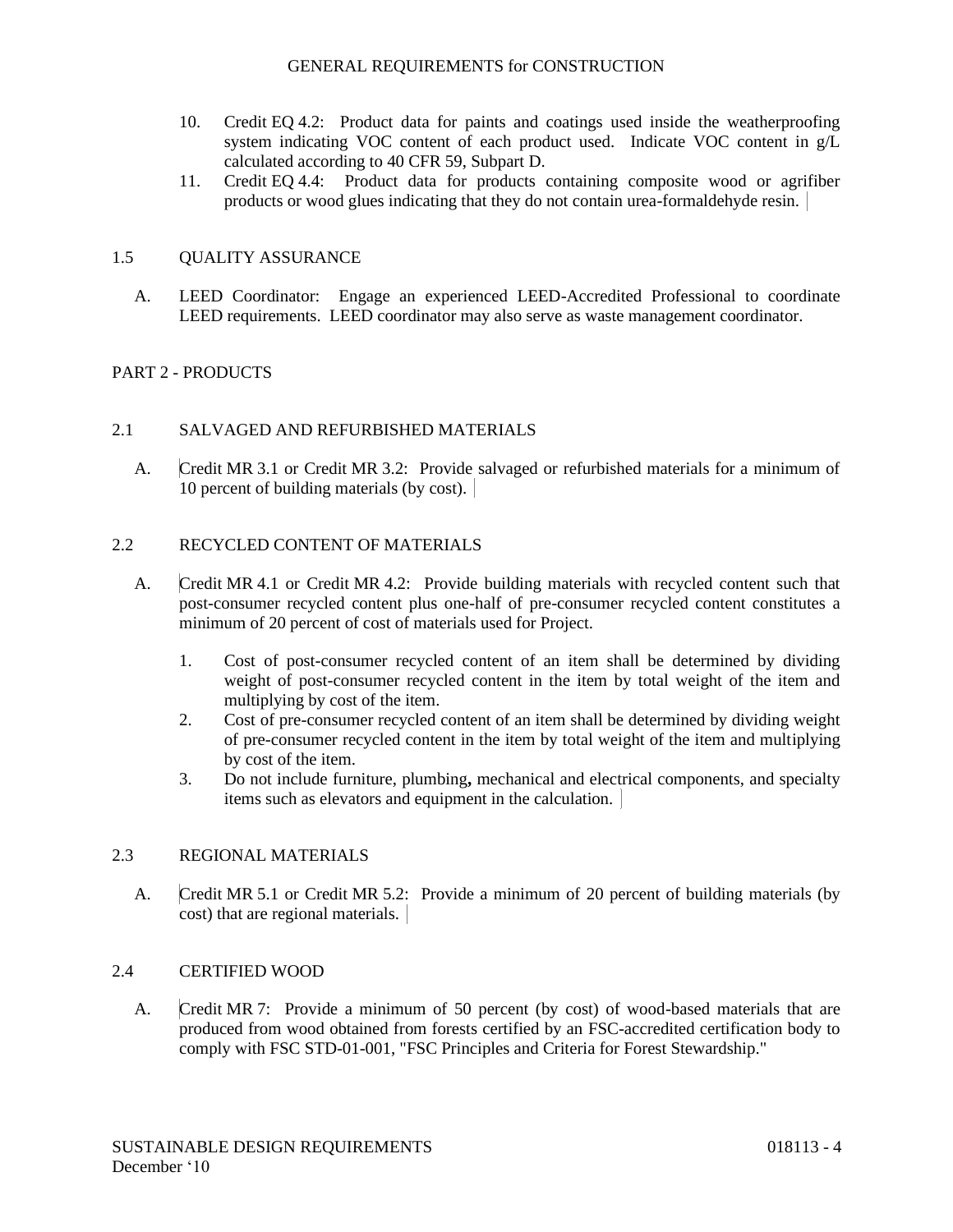1. Wood-based materials identified in Individual Specification Sections include, but are not limited to, materials when made from wood, engineered wood products, or wood-based panel products.

# 2.5 LOW-EMITTING MATERIALS

- A. Credit EQ 4.1: For applications that are inside the building envelope, use adhesives and sealants identified in Individual Specification Sections that comply with limits for VOC content when calculated according to 40 CFR 59, Subpart D.
- B. Credit EQ 4.2: For applications that are inside the building envelope use paints and coatings identified in Individual Specification Sections that comply with limits for VOC content when calculated according to 40 CFR 59, Subpart D.
- C. Credit EQ 4.4: Do not use composite wood or agrifiber products or adhesives that contain ureaformaldehyde resin.

# PART 3 - EXECUTION

### 3.1 REFRIGERANT AND CLEAN-AGENT FIRE-EXTINGUISHING-AGENT REMOVAL

- A. Prerequisite EA 3: When specified as part of the Work of the Contract Documents, remove CFC-based refrigerants from existing HVAC&R equipment indicated to remain and replace with refrigerants that are not CFC based. Replace or adjust existing equipment to accommodate new refrigerant as described in Division 23 Sections.
- B. Credit EA 4: When specified as part of the Work of the Contract Documents, remove cleanagent fire-extinguishing agents that contain HCFCs or halons and replace with agent that does not contain HCFCs or halons. See Division 21 Section "Clean-Agent Fire Extinguishing Systems" for additional requirements.

## 3.2 CONSTRUCTION WASTE MANAGEMENT

A. Credit MR 2.1 or Credit MR 2.2: Comply with Construction Waste Management and Disposal Plan.

## 3.3 CONSTRUCTION INDOOR-AIR-QUALITY MANAGEMENT

- A. Credit EQ 3.1: Comply with SMACNA's "SMACNA IAQ Guideline for Occupied Buildings under Construction."
	- 1. If Owner authorizes use of permanent heating, cooling, and ventilating systems during construction period as specified in Section 015000 - Temporary Facilities and Controls, installs filter media having a MERV 8 according to ASHRAE 52.2 at each return-air inlet for the air-handling system used during construction.
	- 2. Replace all air filters immediately prior to Substantial Completion with the specified permanent filters.